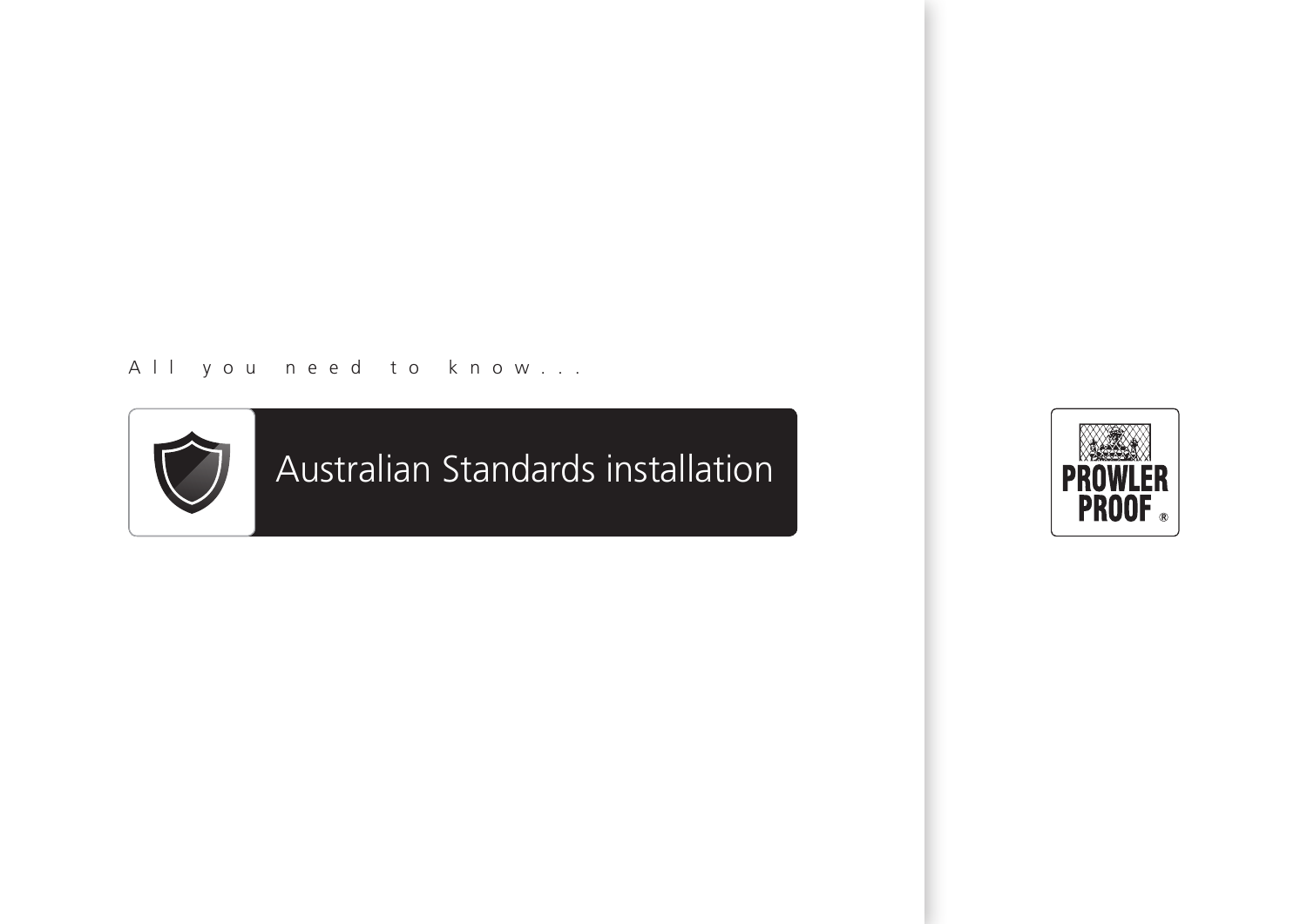## Things you need to know for...



All Prowler Proof security products have passed the Australian Standards tests with ease. With the correct installation, they are almost impossible to get past. But a security screen is only as strong as its installation.

The Australian Standards include installation guidelines that you need to follow when you order and install a Prowler Proof security product. This brochure explains what you have to do – and it's not



hard at all…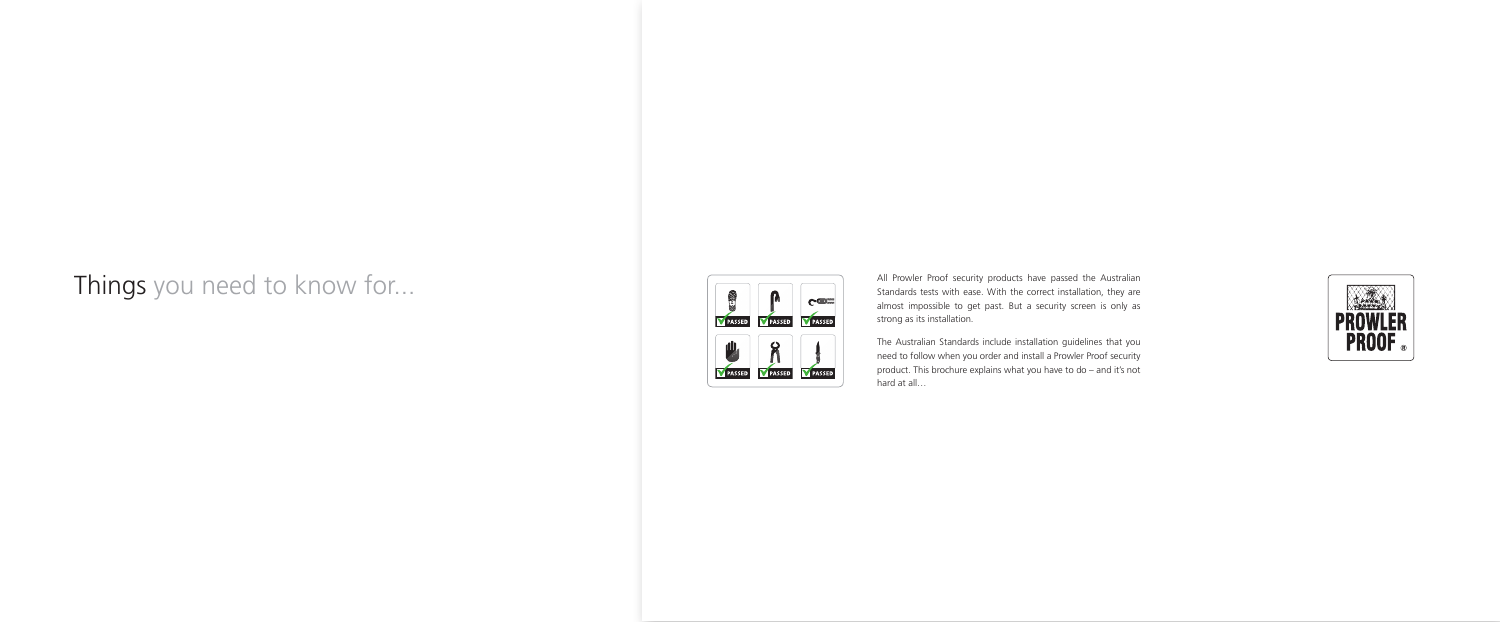To comply with the Australian Standards, a

## Things you need to know for...



hinged security door must have a 3 point lock with a 5 pin cylinder. Three tamper resistant security hinges are also required to meet the standards.

Hinge doors that don't meet the standards



are **barrier** doors, not **security** doors.



**3 security hinges Interlocks**

# Hinge doors Sliding doors



To comply with the Australian Standards, sliding security doors must have a 3 point lock with a 5 pin cylinder and interlocks. Prowler Proof uses heavy duty interlocks in the Australian Standards testing and we strongly recommend that you do the same.

Sliding doors that don't meet the standards are **barrier** doors, not **security** doors.

**5 pin cylinder**

**3 point lock**



**5 pin cylinder**

E



**3 point lock**



To comply with the Australian Standards, any fixings that are accessible from the outside must be tamper resistant. Rivets or security screws should be placed 50 mm from each edge and then approximately every 300 mm.

Too many fixings are better than too few… and you need longer screws when you fit to timber.



#### Windows



Prowler Proof offers a wide range of options, not all comply with the Australian Standards for security. Please make your customer aware if you offer a product with options that do not meet the security standards.

Not all customers need a security product. But all customers need to be informed if they're not buying a security product.

**Place fixings 300 mm** 

**apart and 50 mm from each edge**

### **Options**

**Use longer screws when fitting to timber**

 $\overline{\phantom{a}}$ 

| J |  |  |
|---|--|--|
|   |  |  |
|   |  |  |
|   |  |  |
|   |  |  |
|   |  |  |
|   |  |  |
|   |  |  |
|   |  |  |
|   |  |  |
|   |  |  |
|   |  |  |
|   |  |  |
|   |  |  |
|   |  |  |

| <b>OPTION OR ACCESSORY</b>    | IS OPTION COMPATIBLE WITH<br>THE AUSTRALIAN STANDARDS? |  |
|-------------------------------|--------------------------------------------------------|--|
| Locks and hardware            |                                                        |  |
| Disc cylinder                 | Nο                                                     |  |
| Pin cylinder                  | Yes*                                                   |  |
| 1 point lock                  | No                                                     |  |
| 2 point lock                  | No                                                     |  |
| 3 point lock                  | Yes*                                                   |  |
| Prowler guard                 | Yes*                                                   |  |
| Non handed turn knob cylinder | Nο                                                     |  |
| Insect gauze upgrades         | Yes*                                                   |  |
| <b>Manufactured options</b>   |                                                        |  |
| Port hole                     | No                                                     |  |
| Hopper hatch                  | No                                                     |  |
| Mullion                       | Yes*                                                   |  |
| Mid rail                      | Yes*                                                   |  |
| Pet door                      | No                                                     |  |
| Solid panel                   | Yes*                                                   |  |

\* Yes if installed onto a security product which meets the Australian Standards